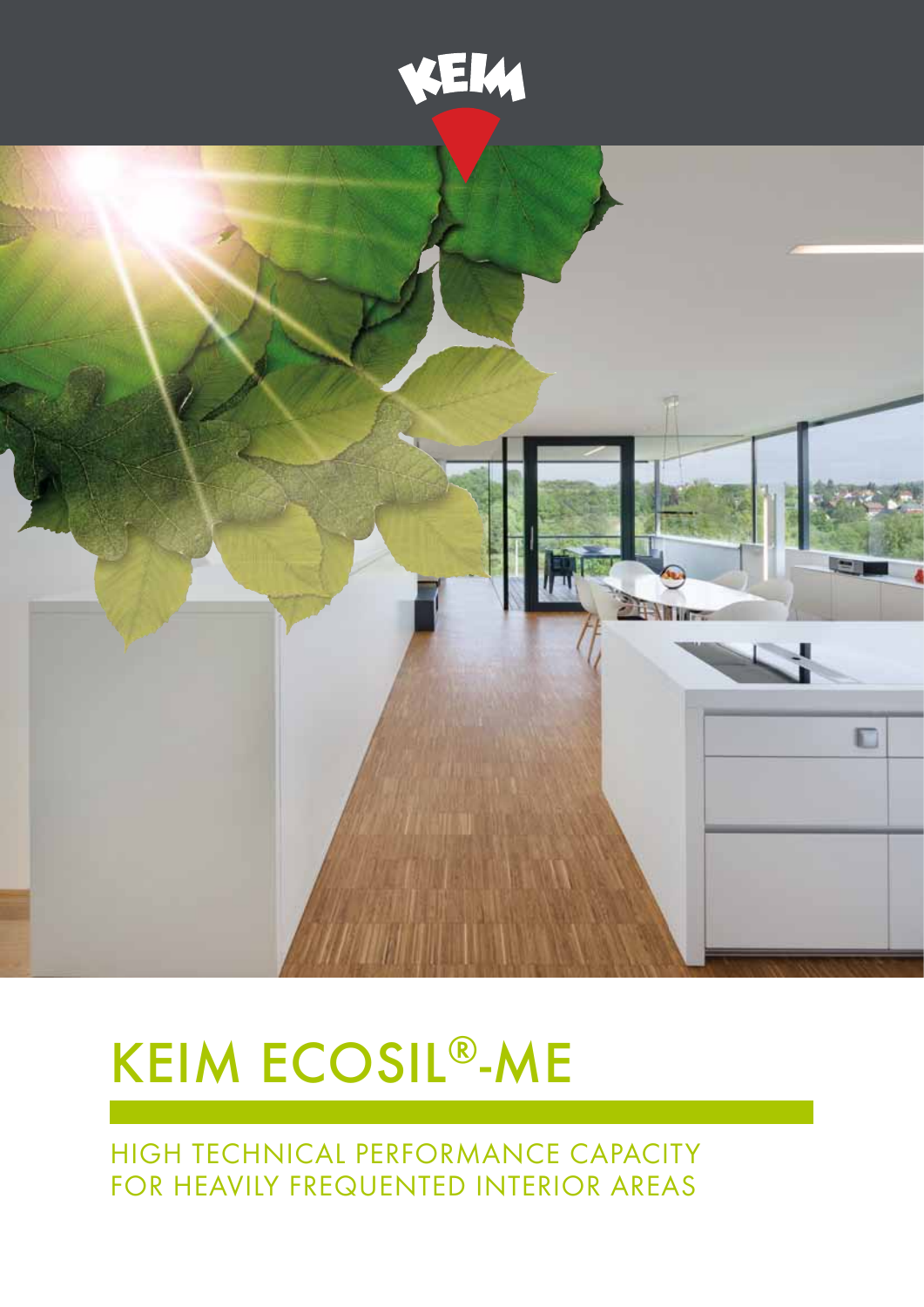

#### **Photocatalysis in nature and technics**

Photocatalysis describes a reaction activity. "Catalysis" defines the acceleration in the chemical reaction of material (=catalyst) which is not consumed in this process.

The "catalyst" itself induces a chemical reaction and does not change, it remains principally stable. A common example is a catalytic converter in the car. In this application it decomposes and splits toxic gases into harmless substances. During this reaction the catalyst "regenerates" itself and thus remains functional for a very long life.

And, "photo" signifies that a material acting as catalyst (or "accelerator") is activated by light.

#### In brief:

During photocatalysis a substance  $(=$ <sub>n</sub>catalyst") is activated by light  $(=$ <sub>n</sub>photo") to induce or accelerate a chemical reaction, without consuming itself. The catalyst regains its original state after the reaction.

A commonly known example of a photocatalysis is the photosynthesis of plants: The green of the leaves (=chlorophyll) acts as catalyst being activated by daylight to "produce" oxygen and dextrose from water and carbon dioxide.

*Photosynthesis and a catalytic converter in the car - nature and technics using the principle of photocatalysis*



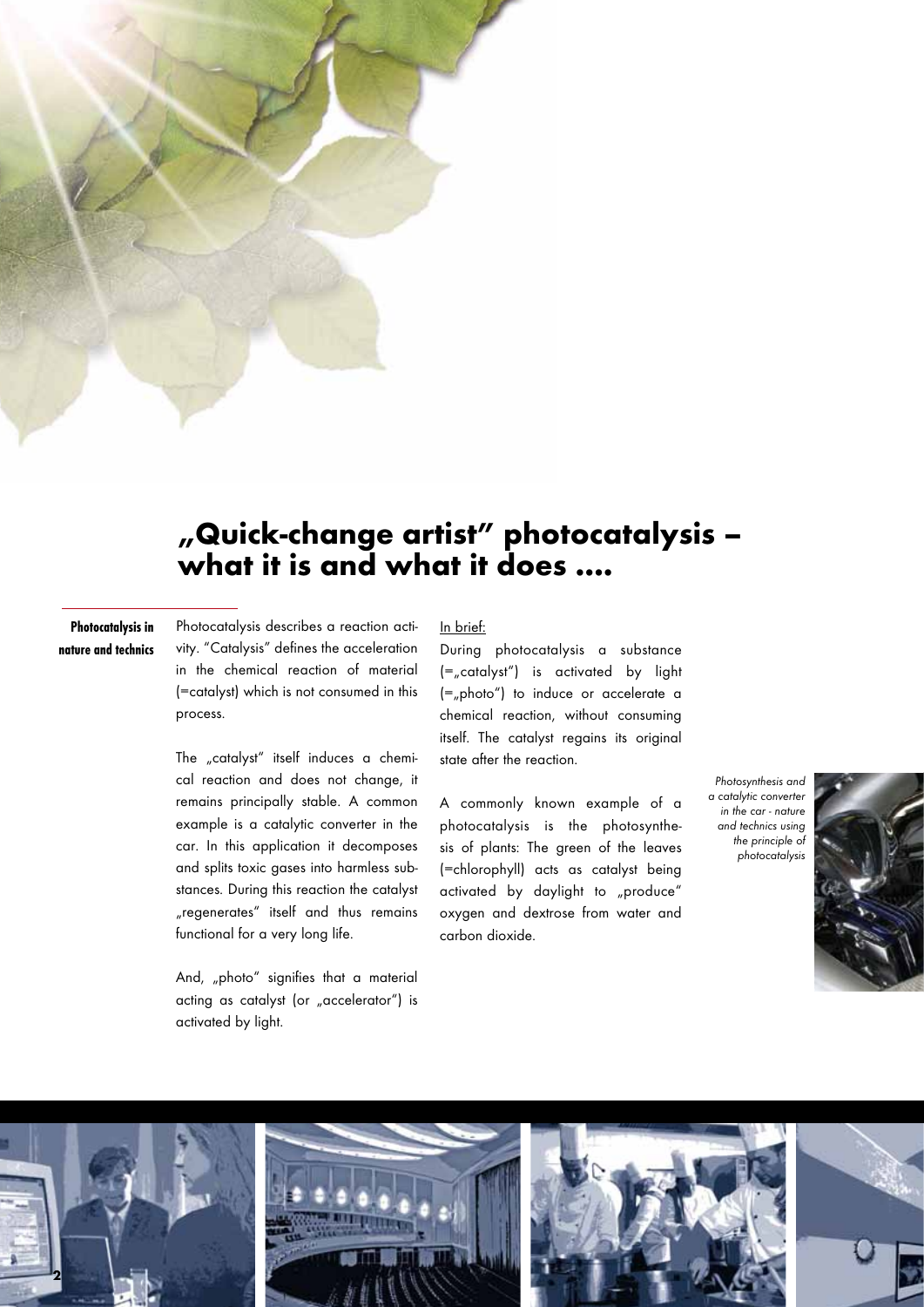## **Photocatalysis in paint formulations**

Our Industry has now adopted the principle of photocatalysis for paint formulations. Here, a particularly fine (on a scale of nano values) pigment serving as catalyst has the property to induce the photocatalytic processes.



This type of a pigment is now blended into paint formulas which use the chemical reaction that now is accelerated by photocatalysis.

A photocatalytically active pigment (=catalyst) can principally decompose organic pollutants and odours. This process transforms these materials through a corresponding reaction into small, harmless components. This requires light as "trigger" and also oxygen from the air.

Decomposition rates depend on the time of exposure to light and its intensity as well as the organic substance itself.

In principle: With higher light intensity and longer exposure to light, - the better the effect. But light is not always light. The photocatalytic pigment needs normal UV-light. But UV-light is partly absorbed by window panes. However, for some pigment types normal light from interior halogen lamps is sufficient to induce photocatalytic effects.

Summary:

Photocatalytic paints improve the quality of the air!

#### *The following noxious gases or pollutants are decomposed:*

- • Noxious gases when using interior *areas, for example furniture or carpet degassing or cigarette smoke: formaldehyde/acetaldehyde*
- • Industrial pollution or motor traffic, *which means primarily nitrogen oxides*
- • Fatty-like soilings such as stearates
- • Even bacteria and mould spores can be significantly reduced by *using photocatalysis.*







### **Photocatalytic special pigments**

| <b>Measuring conditions:</b>         |                           |  |
|--------------------------------------|---------------------------|--|
| Gas volume:                          | $3.000$ ml                |  |
| Light source:                        | 40 Watts black light      |  |
| UV-intensity:                        | $1.0$ m W/cm <sup>2</sup> |  |
| Exposure surface: 50 cm <sup>2</sup> |                           |  |
| Measuring method: gas detector       |                           |  |
|                                      |                           |  |

|  | <b>Coating conditions:</b> |
|--|----------------------------|
|--|----------------------------|

| Substrate:       | Metal sheet      |
|------------------|------------------|
| P/B:             | 1 O              |
| Binder:          | Si-type          |
| Layer thickness: | $10 \mu m$ (dry) |
| Drying:          | 120°C - 60 min.  |
|                  |                  |



*Photocatalytic paints reduce pollutants and odours – a plus for health and environment*



*Principle of the photocatalysis in paints: A special pigment is used as photo catalyst. An electron hole pair is generated by absorbing a photon. After the electron has been released through (D) the pigment waits again in its original state and is ready for a new catalysis cycle.*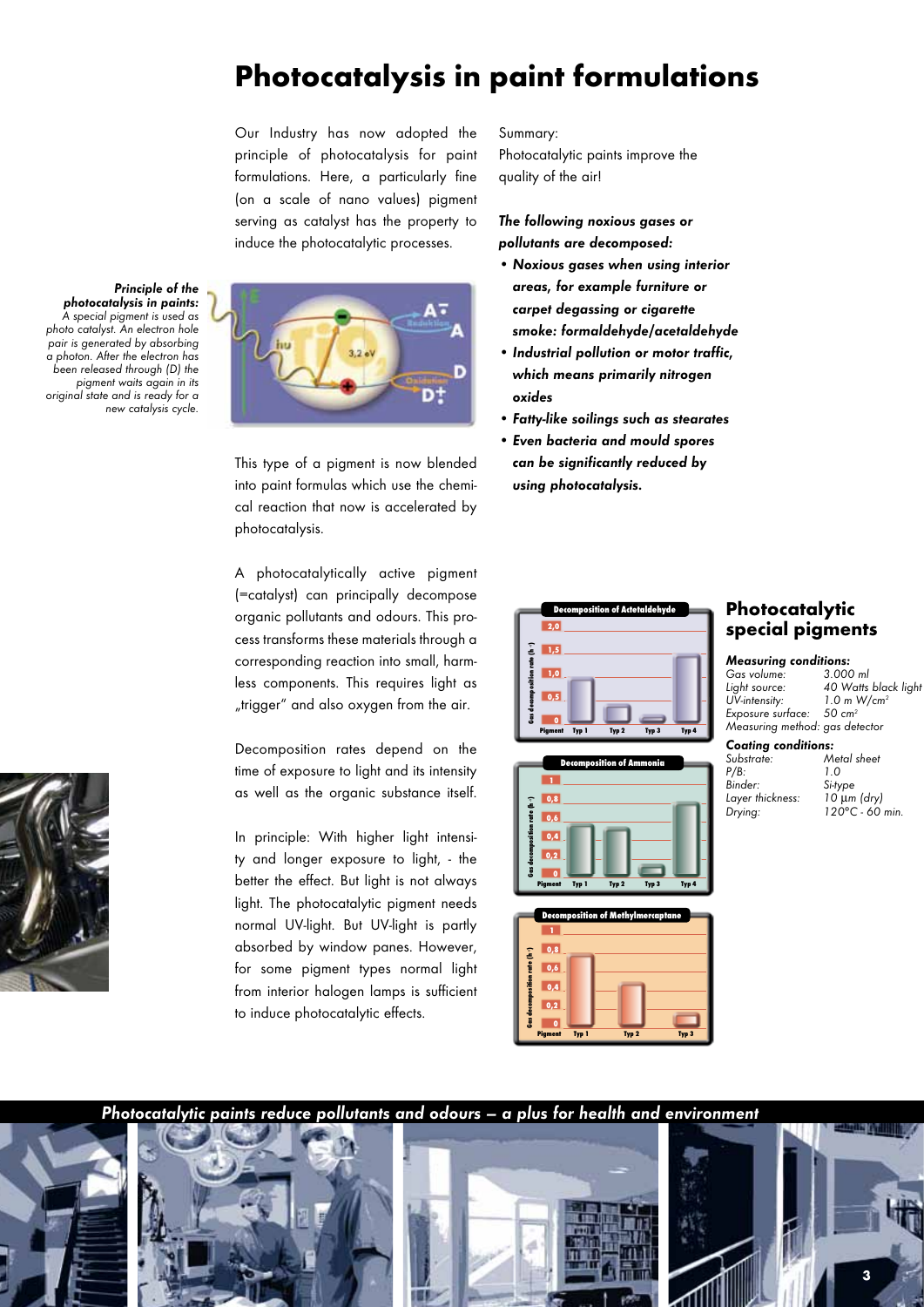

## **KEIM Ecosil®-ME – photocatalytic and highly abrasion-resistant**

#### **Reduces pollutants and odours**

KEIM Ecosil-ME is a highly specialised silicate based interior paint with a photocalalytic effect that is distinguished by its technical performance profile. In this sensational way KEIM Ecosil-ME connects a maximum of mechanical stability with an excellent health profile and the so called MiNOx®-effect. KEIM Ecosil-ME is the only silicate paint for interior use which actively optimises the air in the room by the photocatalysis principle. Photocatalytically active pigments in combination with the silicate binder reduce noxious gases and odours and transform these into uncritical substances. This occurs very simply with the influence of daylight.

KEIM Ecosil-ME is highly resistant to abrasion and cleaning (wet abrasion resistance, class 1 as per DIN EN 13 300) and stands up to elevated requirements for mechanical stability. Therefore, KEIM Ecosil-ME is the ideal solution for coating heavily stressed walls.

KEIM Ecosil-ME is especially suited for areas with a high requirement regarding air quality in high traffic areas such as, entrance halls or staircases, in hotels or restaurants, in hospitals or schools.

**Wet abrasion resistance, class 1**

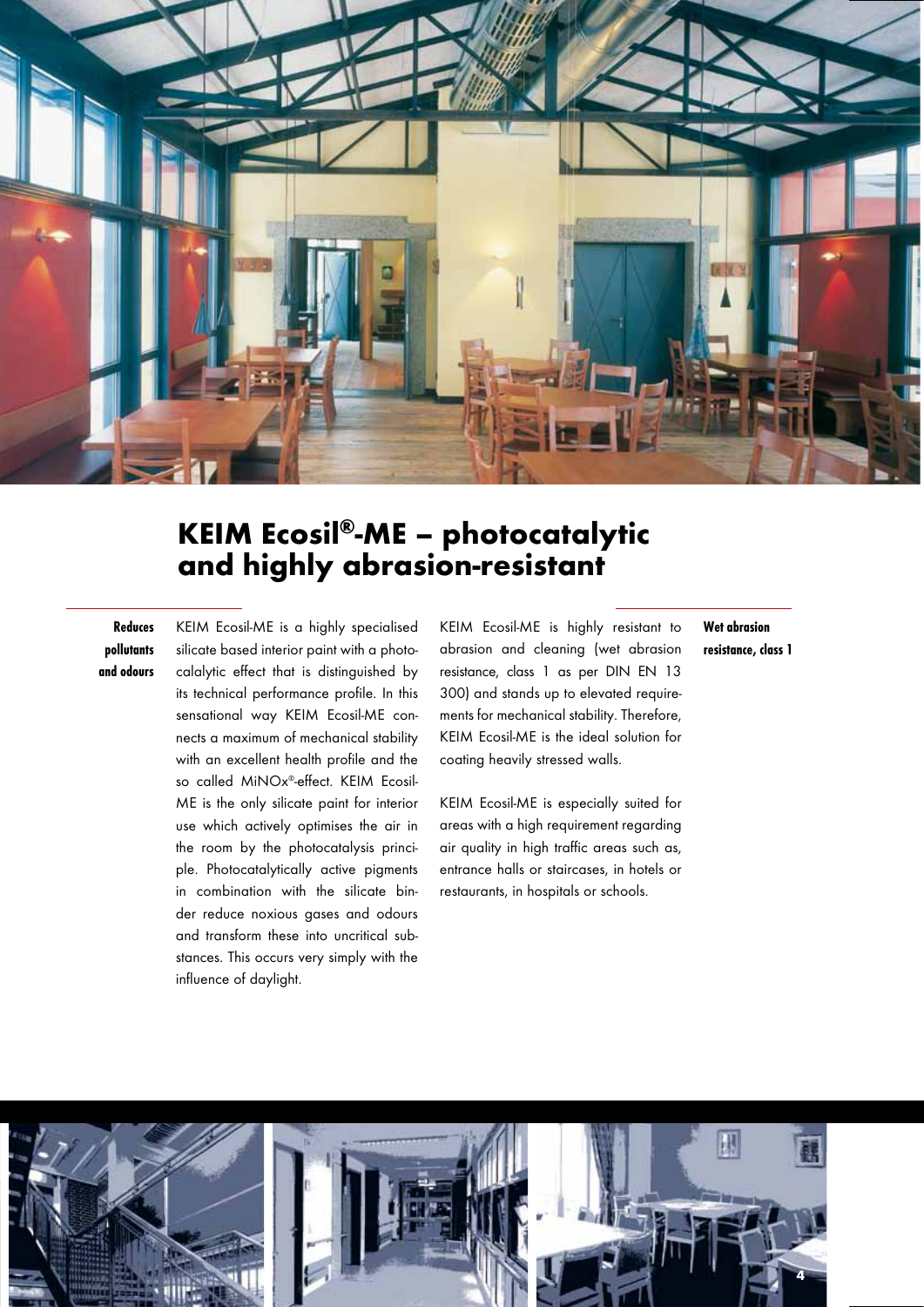

#### **Advantages of silicate paints**

Of course, KEIM Ecosil-ME offers also all the other advantages of a real KEIM silicate based interior paint:

- • High diffusion openness for dry walls and healthy room climate
- Non-combustible to avoid toxic gases in case of fire
- No solvents or plasticisers added, therefore no pollutant emissions and no coating-related fogging effect ("black walls")
- Proven suitability (certificate) for people with allergies
- • Hinders mould due to natural alkalinity
- • Fungi-resistant (certificate)
- • Excellent ecological profile
- Mineral matt surface appearance
- • Sustainable, listed in the database of DGNB
- Non-combustible
- • Disinfectant resistance